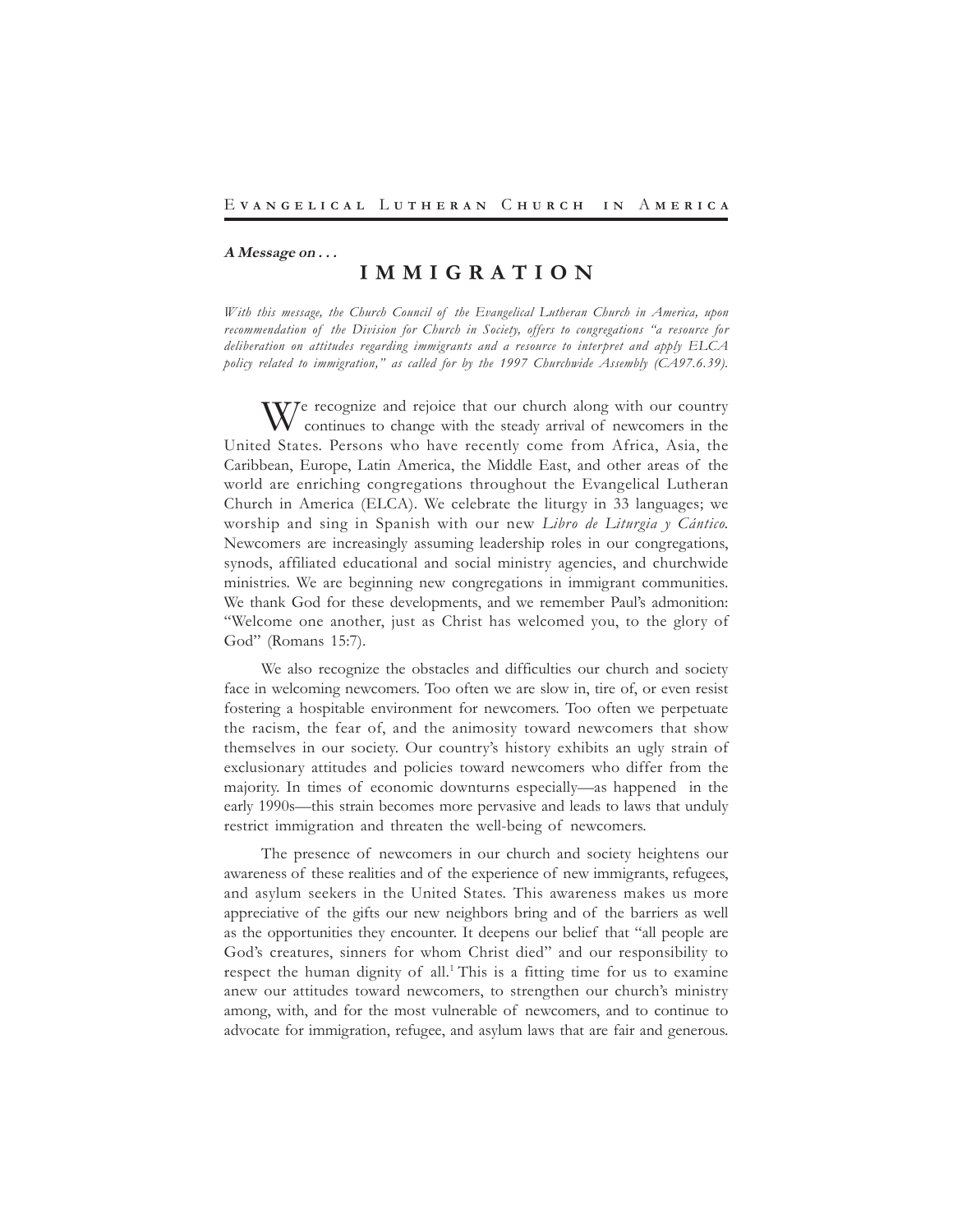# **Drawing on our Experience**

How do we who are residents learn to welcome newcomers more graciously? As members of a church with immigrants and with roots in immigrant churches in a nation of immigrants, we are familiar with old and new stories about newcomers. We have heard how persons left their homes for economic or political reasons, journeyed into an uncertain future, and struggled in a strange land to begin a new life. There are stories of hardship, tragedy, courage, resourcefulness, and blessing. There are stories of hostile receptions and welcoming embraces, of tensions between immigrants and their children over how to live in a new culture, and of conflicts over what language to use in home and church.

*What are the stories of immigration in your congregation? What is different and what is similar in the stories of people whose families had come from Africa, Asia, Europe, Latin America, or the Middle East? What is different and what is similar in the stories that come from a century ago and a decade ago? How do these stories help you to enter into the experiences of current newcomers?*

Recalling these stories may help those of us whose families have been in this country for a generation or more to empathize with today's newcomers. When a young immigrant woman is exploited by her employer, are we outraged? We would have been if that woman were our own mother or grandmother shortly after her arrival. When a beautiful array of people from around the world become citizens, do we rejoice? We would have when our own family became citizens. When leaders in our society promote

negative stereotypes of newcomers or make them a "scapegoat" for social or economic ills in times of anxiety, are we appalled? We would have been to hear our own ethnic groups degraded when they first arrived. When we learn how our society is being strengthened and renewed by the contributions of newcomers, are we grateful? Earlier generations were grateful for the contributions of those who entered this country through Angel and Ellis Islands or Miami. Recalling that our families were once the "stranger"—and remembering our Lord's call to love our neighbor as ourselves—can expand our moral imagination, enable us to see the new "stranger" as our neighbor, and open us to welcome today's newcomers.

Our church also has a history of hospitality for refugees. Following World War II, when one out of every six Lutherans in the world was a refugee or displaced person, Lutherans, with the participation of 6,000 congregations, resettled some 57,000 refugees in the United States.<sup>2</sup> In the decade after the fall of Saigon in 1975, Lutheran congregations sponsored over 50,000 refugees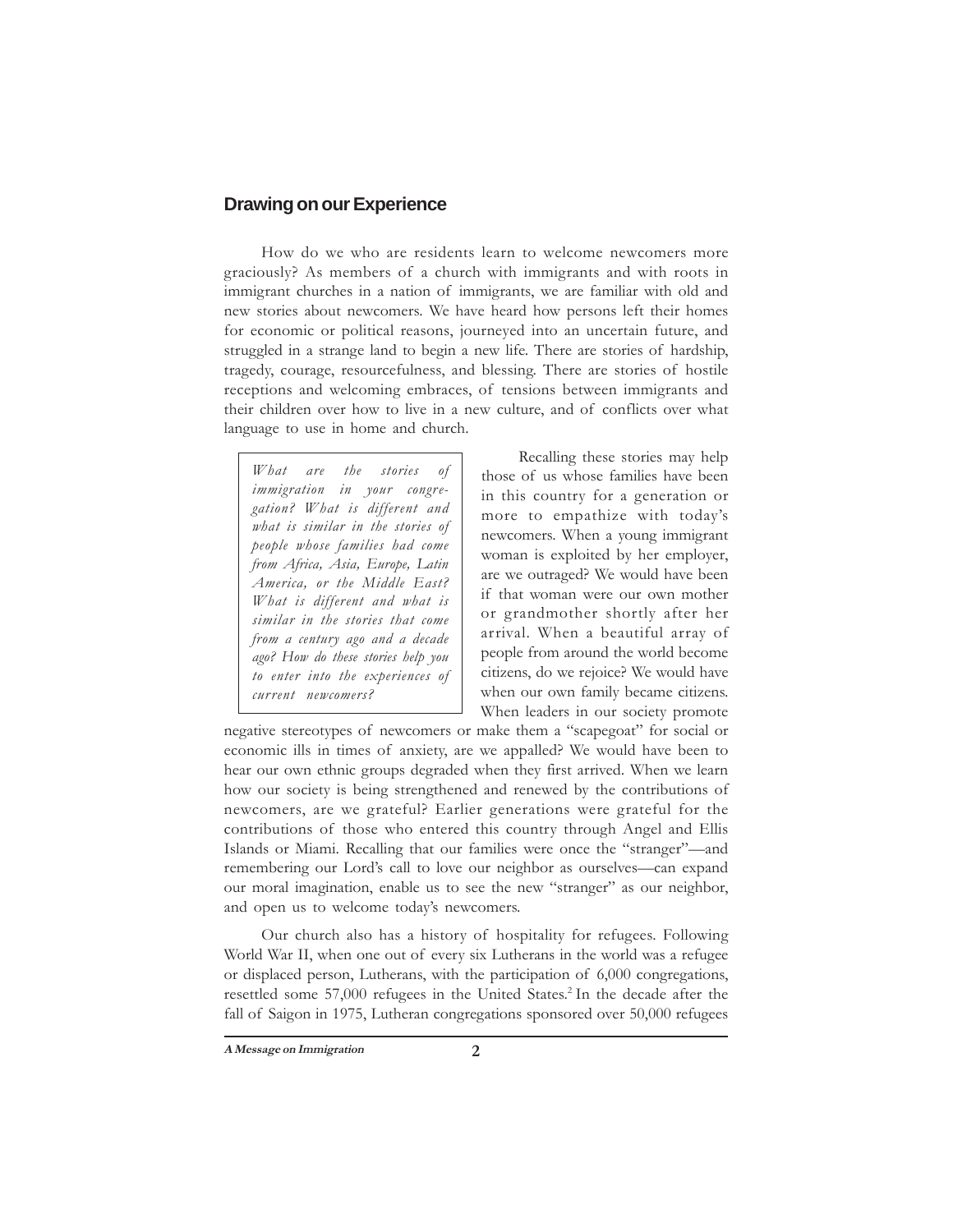from Vietnam, Cambodia, and Laos. During the 1980s various congregations provided sanctuary for persons whose lives were endangered by wars in Central America.<sup>3</sup> In exercising hospitality to the stranger, many testified that they received more than

*Was your congregation involved in these resettlement efforts? Have you offered hospitality to other refugees or immigrants? If so, what was its significance for the newcomers? For the congregation?*

they gave—as if they had welcomed angels without knowing it (Hebrews 13:2). Their experience invites us to be gracious hosts as well as humble guests, that is, learners from the newcomers among us.

The leaders and congregations that have given us this legacy remind us that hospitality for the uprooted is a way to live out the biblical call to love the neighbor in response to God's love in Jesus Christ. They recall for us God's command to Israel: "The stranger who resides with you shall be to you as the citizen among you; you shall love the stranger as yourself, for you were strangers in the land of Egypt: I am the Lord your God" (Leviticus 19:34).4 They direct us to where Jesus said he is present: "I was a stranger and you welcomed me" (Matthew 25: 35). They call on Martin Luther to ask us: "How do we know that the love of God dwells in us? If we take upon ourselves the need of the neighbor."5 Our desire is to carry on their faith and practice, their exemplary way of faith being active in love. "We pledge to continue our church's historic leadership in caring for refugees and immigrants."6

## **Strengthening Our Ministry with the Most Vulnerable**

We in the Evangelical Lutheran Church in America minister with the most vulnerable of the newcomers through congregations and the Lutheran Immigration and Refugee Service (LIRS). Where possible, we work ecumenically. Our ministry resettles refugees, advocates on behalf of detained asylum seekers, assists unaccompanied children, offers

*Discuss the biblical call to care for the sojourner using "Who is My Neighbor? A Statement of Concern and Commitment," produced by Lutheran Immigration and Refugee Service. The statement draws on Scripture to address anti-immigrant attitudes.*

pastoral and legal counsel to persons without legal status, aides persons with the citizenship process, and helps newcomers learn to live in a new country. This ministry requires compassion and competence, is time-consuming, sometimes heart-breaking, and frequently unrecognized. Opportunities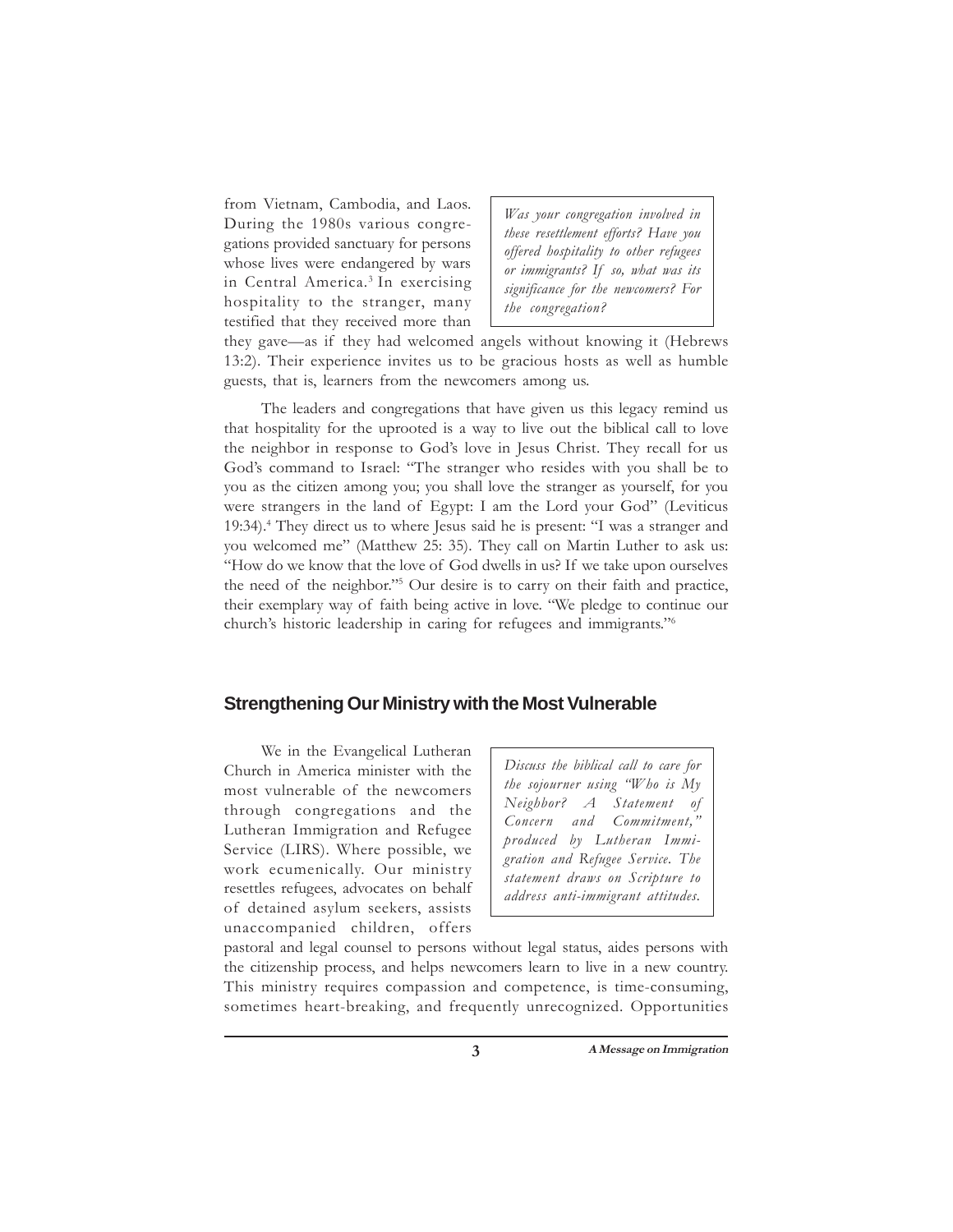*Are there refugees or detained asylum seekers in your area? If so, consider exploring ways your congregation might express your love for these neighbors.*

abound for members, congregations, pastors, bishops, and all the expressions of our church to support, strengthen, and expand this ministry.

Refugees are persons who have been forced to leave their country

"because of persecution or a well-founded fear of persecution." Through Lutheran Immigration and Refugee Service, in partnership with the federal government, Lutherans help to resettle more than 10,000 refugees yearly (75,000 are allowed to enter the United States, 1998). Because congregations working with the LIRS network enrich refugees' resettlement experiences, we encourage efforts that call upon and train members to assist refugees.

Persons fleeing dangerous situations in their countries arrive daily in the United States. These asylum seekers lack legal status for entering the country. To receive an opportunity to seek a grant of asylum (a legal protective status), they must prove a "credible fear of persecution." Because of the difficulty in proving this fear, many asylum seekers are detained while their case is being processed. Thousands of persons, including children and women, are in detention, most of whom are indigent; they are often isolated from pastoral and legal services and subject to abuse and neglect. Lutheran Immigration and Refugee Service joins with other organizations to advocate on behalf of detained persons. In areas where there are detention centers, congregations are encouraged to work with these organizations to provide services for the detained and to seek alternatives to detention (for example, group homes).

Unaccompanied minors also enter the United States, either as refugees or without legal status. These children may be orphans, separated from their parents by war or disaster, abandoned, or even smuggled into the country.

*"What can we do in our congregation?" A first step is to become acquainted with the immigrant situation in your area. Then ask what Lutheran or ecumenical ministries are present. You may contact your synod office for more information. To see if there is a church-related organization in your area, contact Lutheran Immigration and Refugee Service.*

Whatever their status, they should be seen first and foremost as children and youth in need of protection and care. The LIRS network provides foster care and related child welfare services, facilitates family reunification, and advocates on national and international policy issues affecting unaccompanied children.

Newcomers without legal documents also are among the most vulnerable. Congregations are called to welcome all people, regardless of

**A Message on Immigration**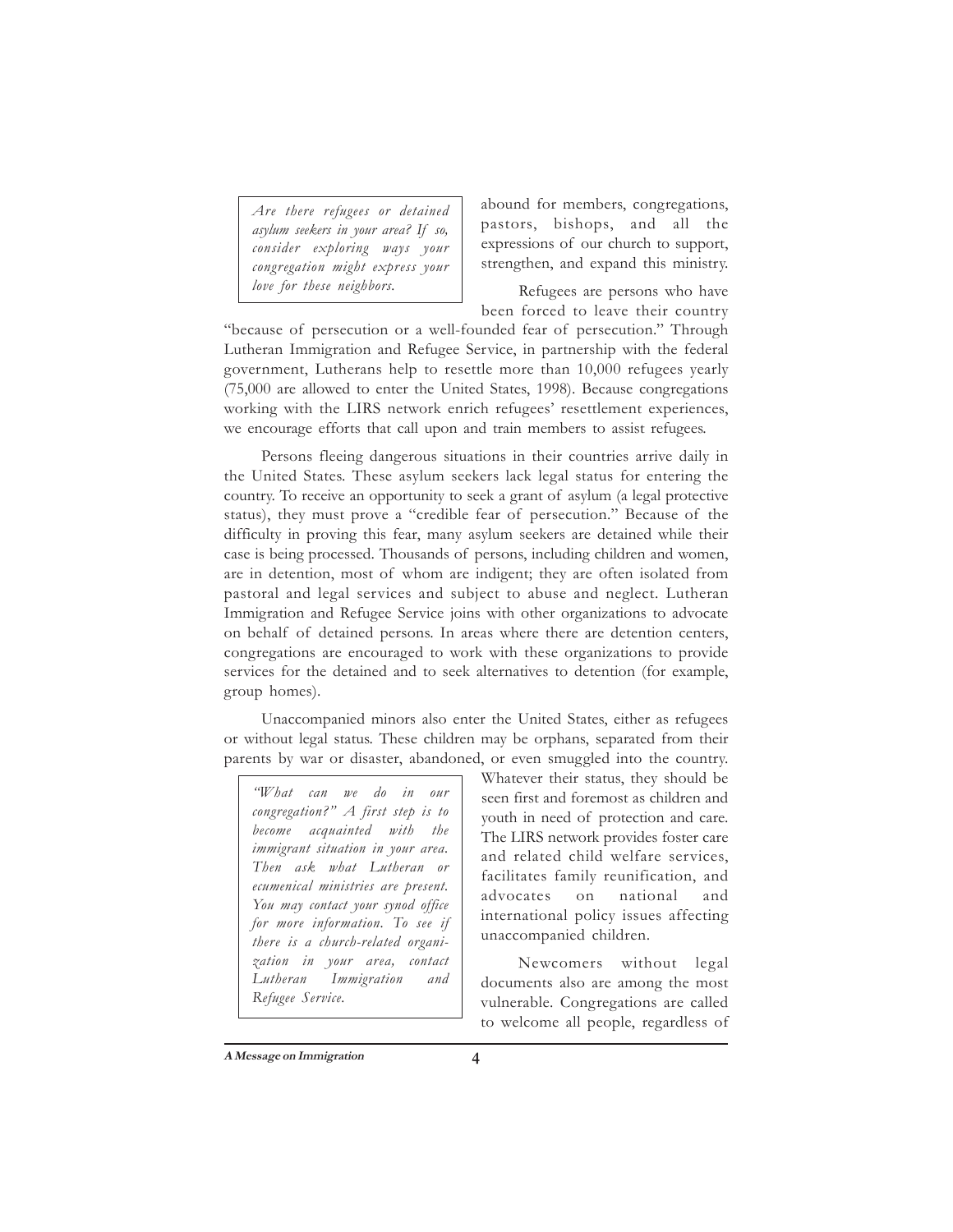their legal status.<sup>7</sup> Persons who once were or now are without documents are members of our congregations, and we want them to feel and know that in the Church they are part of a safe and caring community. We encourage bishops and synods to show their support for congregations composed of or working with immigrants—who may or may not have documents.

Some congregations provide congregationally-based immigration services. They offer legal and para-legal advice and assistance to newcomers; even when the legal options are limited, their counsel keeps vulnerable people from becoming the victims of unscrupulous exploiters. These congregations offer English language courses and instruction on how to become a citizen. They help immigrants with housing, jobs, and health care. They accompany families with pastoral care and invite them into a worshiping community. They may look to other congregations for pro bono lawyers, teachers of English as a second language, nurses and doctors, and to secure other needed services. Lutheran child care centers and schools increasingly are serving newcomers.

Those who minister with vulnerable newcomers should not be isolated or disconnected from one another. In order to support and strengthen our church's ministry with immigrants, we encourage churchwide units to continue to work with congregations, synods, and Lutheran Immigration and Refugee Service to

*Pastors and congregations beginning to minister with newcomers in their communities and wanting a basic knowledge of immigration laws and terms can contact Lutheran Immigration and Refugee Service.*

provide opportunities for these pastors and lay leaders to learn from and support one another.<sup>8</sup>

Newcomers in our church, pastors and congregations ministering with immigrants, and the Lutheran Immigration and Refugee Service also are educators in our church and advocates for those who cannot speak for themselves. Out of their daily experience, they can teach the rest of us about the gifts newcomers bring to our church and country, the often harsh consequences of recent (1996) immigration and welfare laws on family life, or the way immigrants who lack legal status are taken advantage of in working situations. They keep before us—so that we do not forget—the grim realities many immigrants face and the strength of character and resourcefulness newcomers demonstrate. They inform us of conditions in other countries and what the role of the United States has been. They provide our church with experience and knowledge to take part in public deliberation on immigration, refugee, and asylum policies.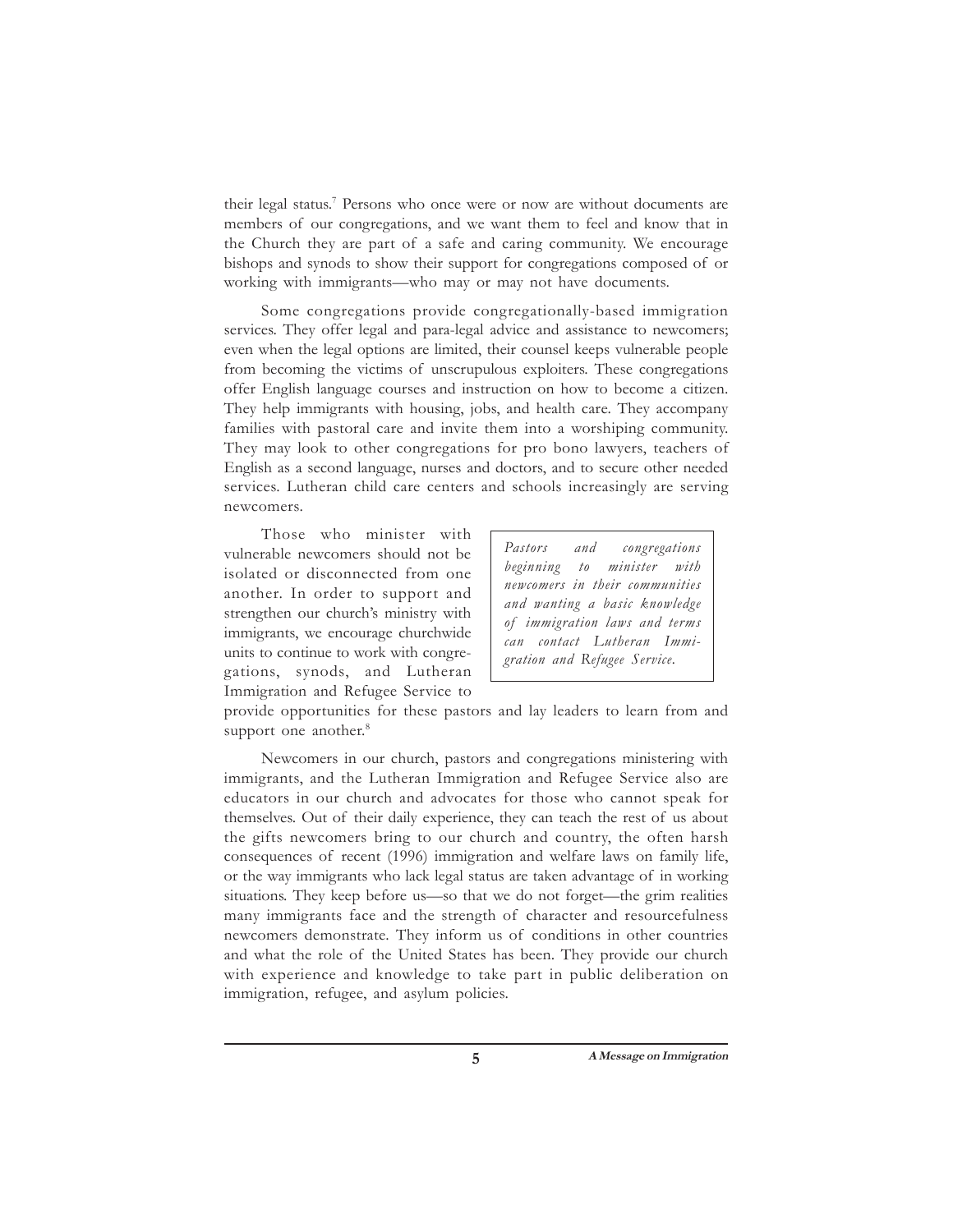# **Advocating for Fair and Generous Laws**

*Our advocacy needs to be accompanied by continuing study. A comprehensive resource for pastors, seminary students, teachers, and other leaders in the church is Dana W. Wilbanks,* Recreating America: The Ethics of U.S. Immigration and Refugee Policy in a Christian Perspective *(Nashville: Abingdon Press, 1996).*

Immigration, refugee, and asylum policies express who we are as a nation, influence the nation's future character, and affect the lives of millions of people. We encourage our members, in light of our history and our ministry with newcomers, to join with other citizens in our democratic society to support just laws that serve the common good. Our advocacy needs to take into account the

complexity of issues, the diversity of interests, and the partial or relative justice of laws at the same time that it counters appeals rooted in hostility, racism, prejudice, indifference, and simplistic solutions. We draw on the best of our nation's traditions as a refuge and haven for the persecuted and destitute when we affirm that "we support a generous policy of welcome for refugees and immigrants," and that we "will advocate for just immigration policies, including fairness in visa regulations and in admitting and protecting refugees. We will work for policies that cause neither undue repercussions within immigrant communities nor bias against them."9

The following objectives, set forth in a 1969 statement of the Lutheran Council in the United States of America, have been important for Lutheran church bodies and organizations for nearly forty years and have given content to our understanding of fair and generous immigration laws:

- 1. To admit to our permanent population a steady proportion of newcomers:
	- a. by facilitating the reunification of families;

b. by facilitating the entry of persons possessing special skills or other capacities needed by the American economy and culture;

c. by assuming the United States' proper share of international responsibility for the resettlement of refugees and other persons urgently in need of the compassionate haven of a new home land;

d. by admitting persons who choose the United States as their new homeland and who impart to their American neighbors an understanding of the culture, attitude, and interests of other races and peoples of the world.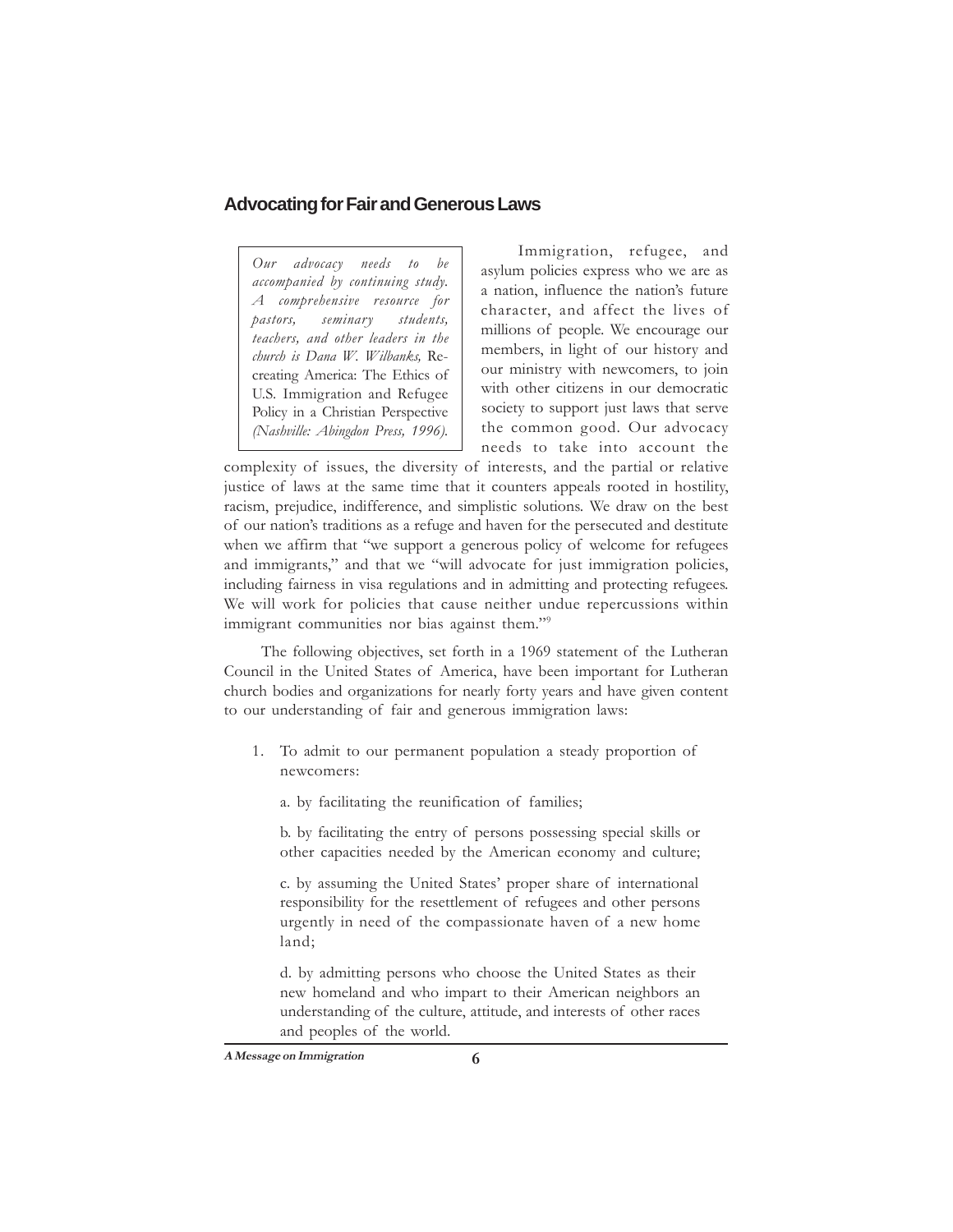2. To admit annually a reasonable number of the persons described above on an objective basis of selection which, while discriminating, will not be discriminatory with respect to race, national origin, color, or religion, testifying thereby to the United States' recognition of the interlocking and mutual interests of all nations with regard to the migration of peoples, the interaction of cultures, and respect of universal human rights.

3. To provide reasonable access to nationality and citizenship for all immigrants admitted for permanent residence.<sup>10</sup>

With this understanding Lutheran advocacy supported the landmark 1965 immigration law that ended the four-decade-old quota system of admitting immigrants on the basis of their national origin and race. In place of that earlier policy that favored European nations, Lutheran advocacy supports the concept of one variable cap for immigrants that in principle gives residents of all nations equal opportunity to immigrate. (In 1998 that cap is set at approximately 900,000 people.) Our advocacy will continue to insist that family reunification should be the primary objective of immigration laws. It will oppose efforts to reduce the percentage of people admitted for family reunification reasons as well as costly financial requirements that prohibit immigrants with limited resources from being reunited with family members. It also will oppose policies and practices that actively recruit workers from developing countries to their detriment and to our country's benefit.

Among the many issues related to immigration policy, we highlight the following areas of concern where we think our country's laws can and should be improved:

### **Facilitating citizenship**

We welcome the desire of immigrants to become citizens. We advocate for Congress to provide the necessary resources and direction for the Immigration and Naturalization Service (INS) to ensure a reasonable, effective, and short process for citizenship. We call on the Immigration and Naturalization Service to address the backlog of applications and the lengthy wait and unnecessary administrative hassles many immigrants endure. We support

*For help in your advocacy, ask to be placed on the mailing lists of LIRS's "Action Alert" (See note 1), the Lutheran Office for Governmental Affairs "Legislative Update" (202/783-7507), and your state's public policy office. Contact your synod office for phone numbers. Ask the Lutheran Immigration and Refugee Service about its "Ambassador Circle."*

the Immigration and Naturalization Service in its efforts to develop a climate of service for its clientele.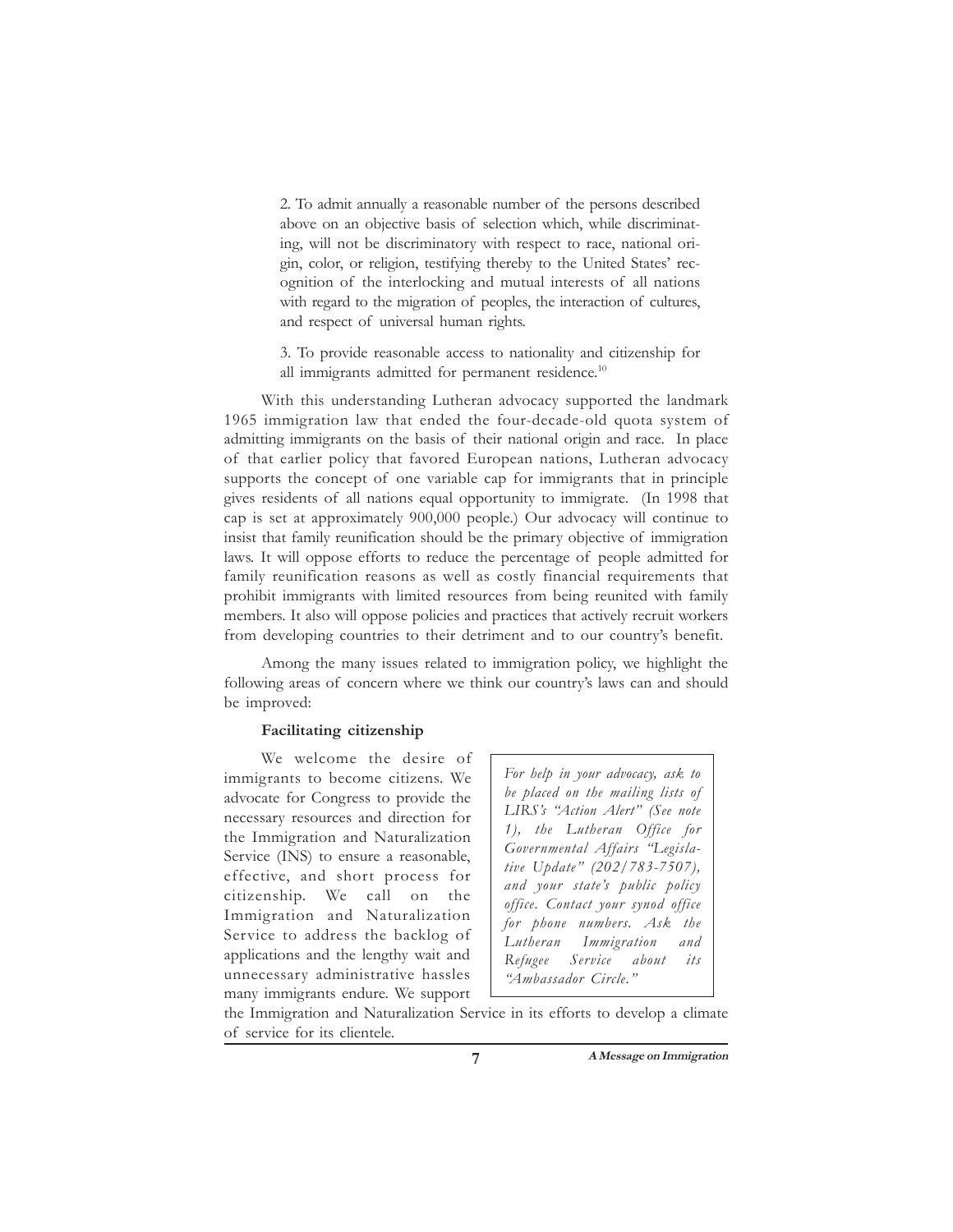#### **Benefits for lawful permanent residents**

Although Congress has restored some benefits for legal immigrants who arrived before 1996, more should be done. The denial of benefits to permanent residents favors wealthier immigrants and creates unwarranted barriers for poorer ones. Most permanent residents are an integral part of our society who abide by the law, pay Social Security and taxes, and contribute to the economic and cultural life of their communities. In order to help assure their well-being, especially of their children, we support legislation that gives them access to the same benefits citizens receive.

#### **Newcomers without legal status**

While most newcomers are legal permanent residents or naturalized citizens, a significant number of people, including many agricultural workers, lack legal documents. Many undocumented persons have been here for years. They live under the fear of deportation. Those who become eligible to adjust their status are only allowed to do so by leaving the United States and then waiting years to re-enter. They often fear returning to a troubled land, and if they were to return, it would mean for many indefinite separation from their families in the United States. The existence of a permanent sub-group of people who live without recourse to effective legal protection opens the door for their massive abuse and exploitation and harms the common good. We urge leaders and citizens to seek feasible responses to this situation that offer flexible and humane ways for undocumented persons who have been in this country for a specified amount of time to be able to adjust their legal status.

#### **Refugee policy**

Although there are tens of millions of refugees throughout the world, the number admitted into the United States has been decreasing. We believe that our country has a responsibility to increase the number of refugees it admits. We also are concerned that race not be a prejudicial factor in decisions about resettlement, and we urge our government to do more to provide African refugees a fair opportunity to be resettled in our country. We also support fair and compassionate legislative solutions to the precarious plight of refugees whose present temporary legal status is threatened.

### **Asylum**

We advocate for a reliable, consistent, and sensitive implementation of the law governing asylum seekers. At present INS districts treat similar cases in vastly different ways. We oppose practices that create unreasonable obstacles and unattainable standards of proof for those seeking asylum. We support efforts to ensure that due process is followed and that the conditions of detention are humane. We call upon the Immigration and Naturalization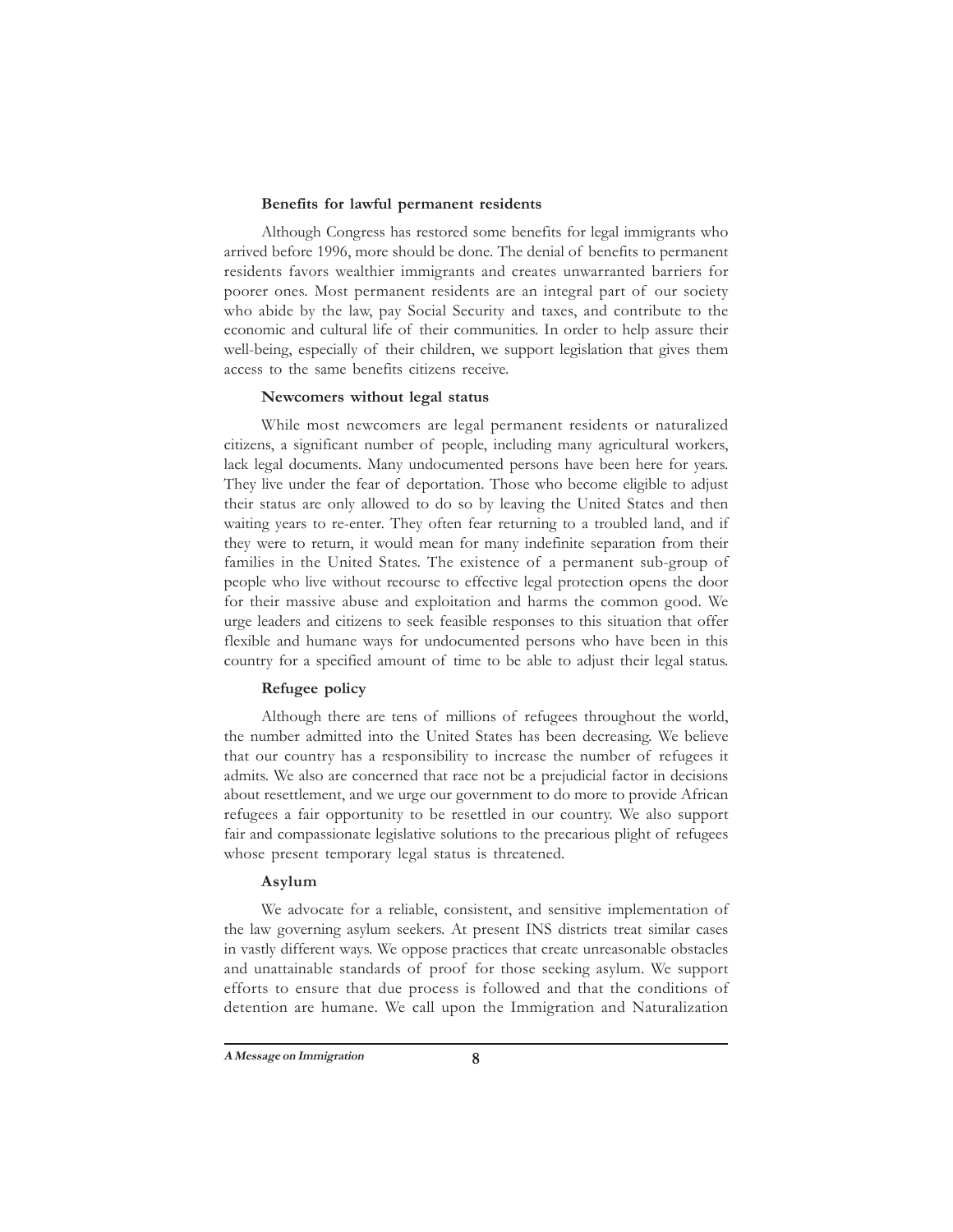Service to recognize the particular vulnerabilities of children by developing child-appropriate standards and procedures. We encourage that agency vigorously to use the channels of communication it has developed with refugee organizations to improve processes and conditions for asylum seekers.

### **Border with Mexico**

We recognize the right of all countries to control their borders and their duty to protect their citizens from the illegal entry of drugs and criminals. But we have serious doubts about the rightness and effectiveness of current policy to erect imposing barriers between the United States and Mexico. We support the search for alternatives to this policy that would more appropriately reflect the relationship of two friendly nations whose peoples and economies are increasingly interdependent. Whatever the policy, border enforcement should always respect the human dignity of persons attempting to cross the border.

The newcomers in our church from around the world remind us that all of us in the Church of Jesus Christ are sojourners, "for here we have no lasting city, but we are looking for the city that is to come" (Hebrews 13: 14). As we journey together through the time God has given us, may God give us the grace of a welcoming heart and an overflowing love for the new neighbors among us.

This message was approved by the Board of the Division for Church in Society and was adopted by the Church Council of the Evangelical Lutheran Church in America on November 16, 1998.

**9 A Message on Immigration**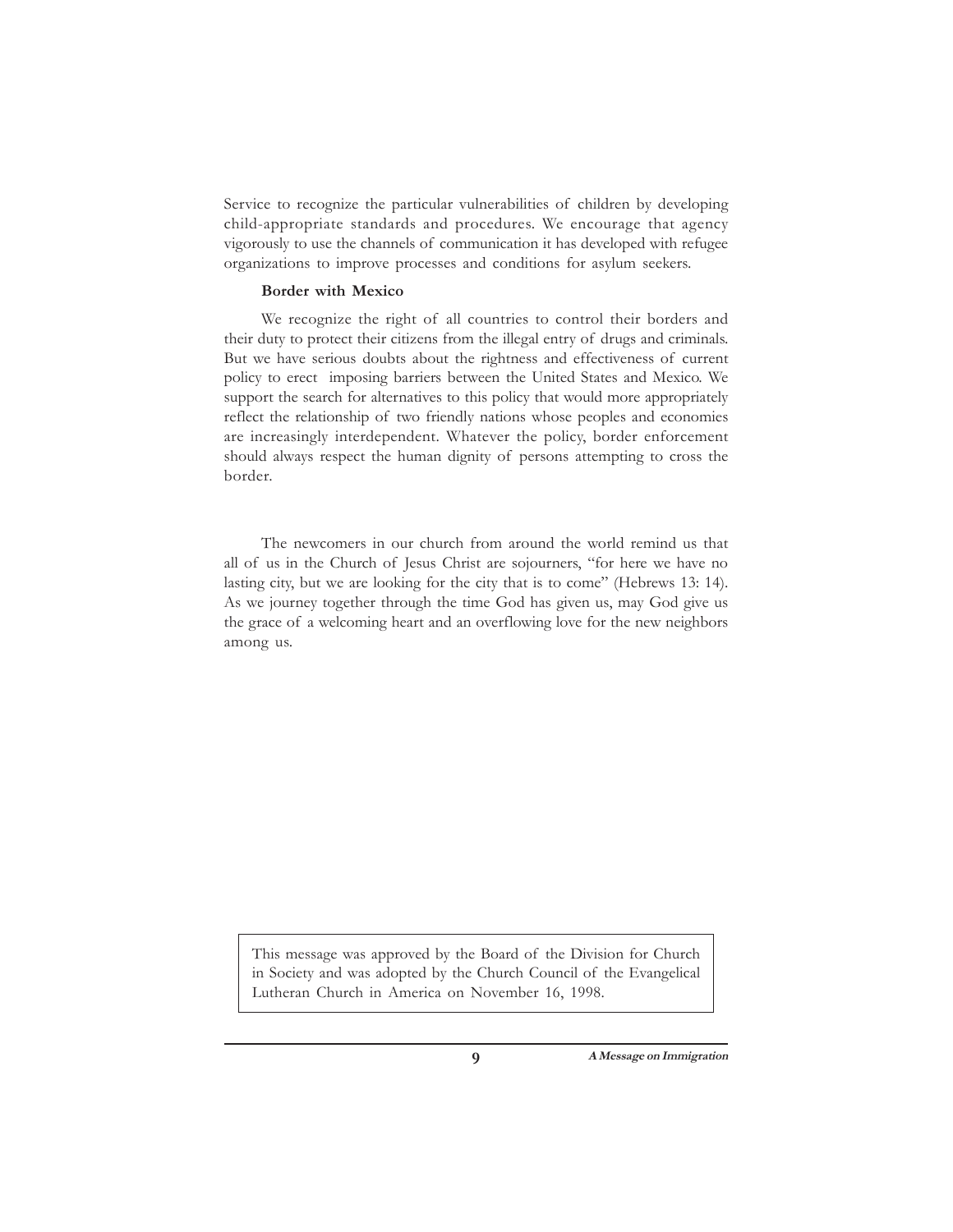# **Definitions**

## **Asylum seekers**

Persons who have fled their country because of personal danger, who arrive in the United States without legal protection, and who must prove a "credible fear of persecution" to receive an opportunity to seek legal protective status or asylum.

#### **Immigrants**

In immigration law, and as generally used in the message, immigrants are lawful permanent residents or naturalized citizens who have come from another country and legally live in the United States. In common usage, immigrants may refer to all newcomers who now live in this country.

#### **Lawful Permanent Residents**

Non-citizens who have received authorization to live permanently in the United States. They receive a "green card" to prove their status.

#### **Newcomers without legal documents**

 Persons who have entered the United States without a valid visa or who have remained in the country after their temporary visa has expired. The message also may refer to this group of people as "persons without legal status" or "undocumented persons."

### **Refugees**

Persons who have "a well-founded fear of being persecuted for reasons of race, religion, nationality, membership of a particular social group or political opinion." This definition from the United Nations' 1951 "Convention Relating to the Status of Refugees" was adopted by the United States in the Refugee Act of 1980.

## **Notes**

1. "For Peace in God's World" (ELCA social statement, 1995), p. 13. This social statement, as well as "Freed in Christ: Race, Ethnicity and Culture" (ELCA social statement, 1993), provide theological, global, and domestic context for this message. The proposed social statement on economic life to be considered at the 1999 ELCA Churchwide Assembly also will likely refer to the global economic and political realities that are causing the worldwide movement of peoples. "For Peace in God's World" calls upon us to "foster a dynamic vision of difference in unity" and to "promote respect for human rights," pp. 13-14.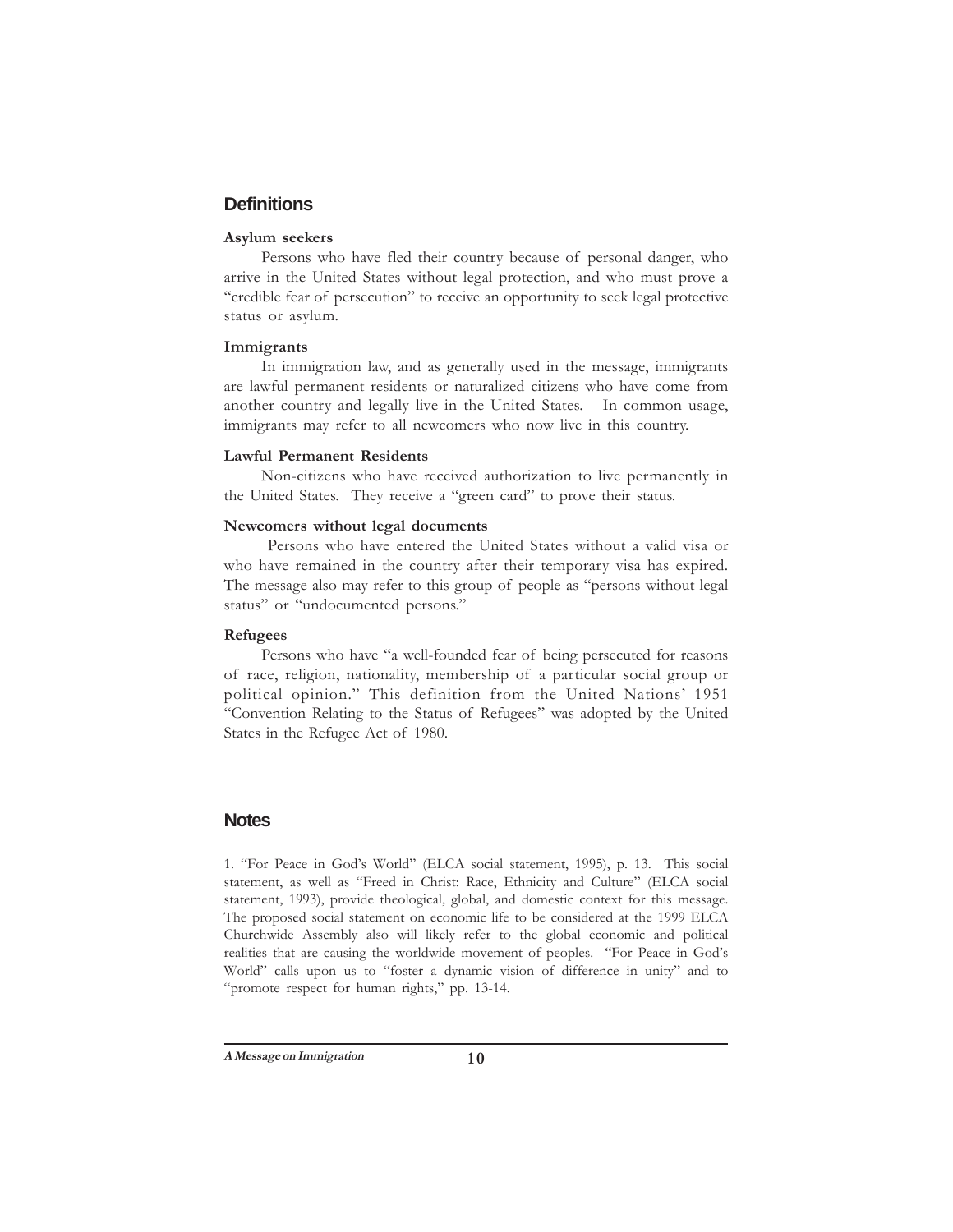2. Lutheran Immigration and Refugee Service (LIRS) is a national agency of the Evangelical Lutheran Church in America, The Lutheran Church—Missouri Synod, and the Latvian Evangelical Lutheran Church in America to carry out ministry with uprooted people. LIRS traces its history back to 1939 and to this major resettlement effort following World War II. References to LIRS in this message include its 27 affiliates and other organizations in its network. Lutheran social ministry organizations are integral affiliates in this network. LIRS's address is 390 Park Avenue South, New York, NY 10016-8803. Its phone number is 212/532-6350; its fax, 212/683-1329, and its e-mail, lirs@lirs.org. Its Web page is found at <www.lirs.org>. In September 1999 LIRS will move its headquarters to Baltimore, Maryland.

3. For a history of Lutheran resettlement work until 1991, see Richard W. Solberg, *Open Doors: The Story of Lutherans Resettling Refugees* (St. Louis: Concordia Publishing House, 1992). At a time when some Lutheran groups and congregations declared their church buildings to be sanctuaries for persons who lacked legal status, The American Lutheran Church offered guidance on sanctuary in the social statement, "Human Law and the Conscience of Believers" (1984), pp. 15-19. The 1989 ELCA Churchwide Assembly resolved to "express support to congregations that are offering various forms of aid to refugees fleeing from Central America" (CA89.4.21).

4. The text uses the New Revised Standard Version (NRSV) translation except that it substitutes the Revised Standard Version translation "stranger" for the NRSV "alien."

5. Solberg, p. 45.

6. "For Peace in God's World," p. 21. This social statement also addresses our responsibility for refugees in other parts of the world and calls upon us to address the conditions that lead to people being uprooted from their homes.

7. "This church acknowledges its responsibility of ministering to and advocating the human rights of undocumented aliens now in Canada and the United States." From "Implementing Resolutions for Human Rights Social Statement" (Lutheran Church in America, 1978).

8. These churchwide units include the Division for Outreach, the Commission for Multicultural Ministries, the Division for Church in Society, the Division for Congregational Ministries, and the Division for Higher Education and Schools.

9. The first affirmation comes from "For Peace in God's World," pp. 20-21, and the second from "Freed in Christ: Race, Ethnicity, and Culture," p. 7. We who welcome newcomers also have responsibility to help them understand our diverse society and shun our society's prejudices and racism.

10. "A Statement on Immigration Policies: Moral Issues and National Interest" (Lutheran Council in the United States of America, 1969), pp. 4-5. A slightly different version was first adopted by the National Lutheran Council in 1960. See Solberg, p. 76.